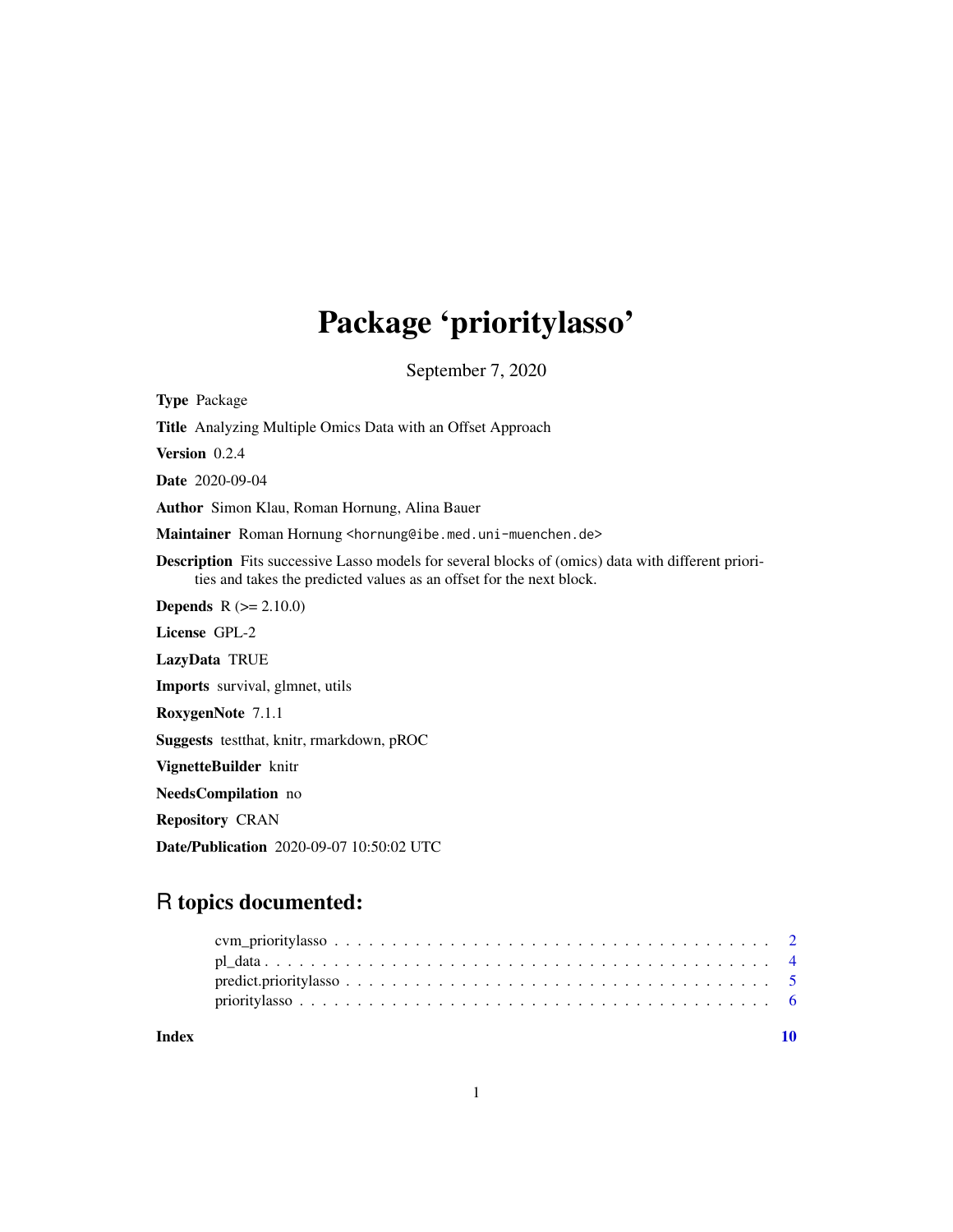#### <span id="page-1-1"></span><span id="page-1-0"></span>Description

Runs prioritylasso for a list of block specifications and gives the best results in terms of cv error.

#### Usage

```
cvm_prioritylasso(
 X,
 Y,
 weights,
  family,
  type.measure,
 blocks.list,
 max.coef.list = NULL,
 block1.penalization = TRUE,
  lambda.type = "lambda.min",
  standardize = TRUE,
 nfolds = 10,
 foldid,
  cvoffset = FALSE,
 cvoffsetnfolds = 10,
  ...
)
```
#### Arguments

| $\chi$        | a (nxp) matrix or data frame of predictors with observations in rows and predic-<br>tors in columns.                                                                                                                                                                                      |
|---------------|-------------------------------------------------------------------------------------------------------------------------------------------------------------------------------------------------------------------------------------------------------------------------------------------|
| Y             | n-vector giving the value of the response (either continuous, numeric-binary 0/1,<br>or Surv object).                                                                                                                                                                                     |
| weights       | observation weights. Default is 1 for each observation.                                                                                                                                                                                                                                   |
| family        | should be "gaussian" for continuous Y, "binomial" for binary Y, "cox" for Y of<br>type Surv.                                                                                                                                                                                              |
| type.measure  | The accuracy/error measure computed in cross-validation. It should be "class"<br>(classification error) or "auc" (area under the ROC curve) if family="binomial",<br>"mse" (mean squared error) if family="gaussian" and "deviance" if family="cox"<br>which uses the partial-likelihood. |
| blocks.list   | list of the format $list(list(bp1=, bp2=), list(bp1=,,bp2=),).$<br>For the specification of the entries, see prioritylasso.                                                                                                                                                               |
| max.coef.list | list of max.coef vectors. The first entries are omitted if block1.penalization<br>$=$ FALSE. Default is NULL.                                                                                                                                                                             |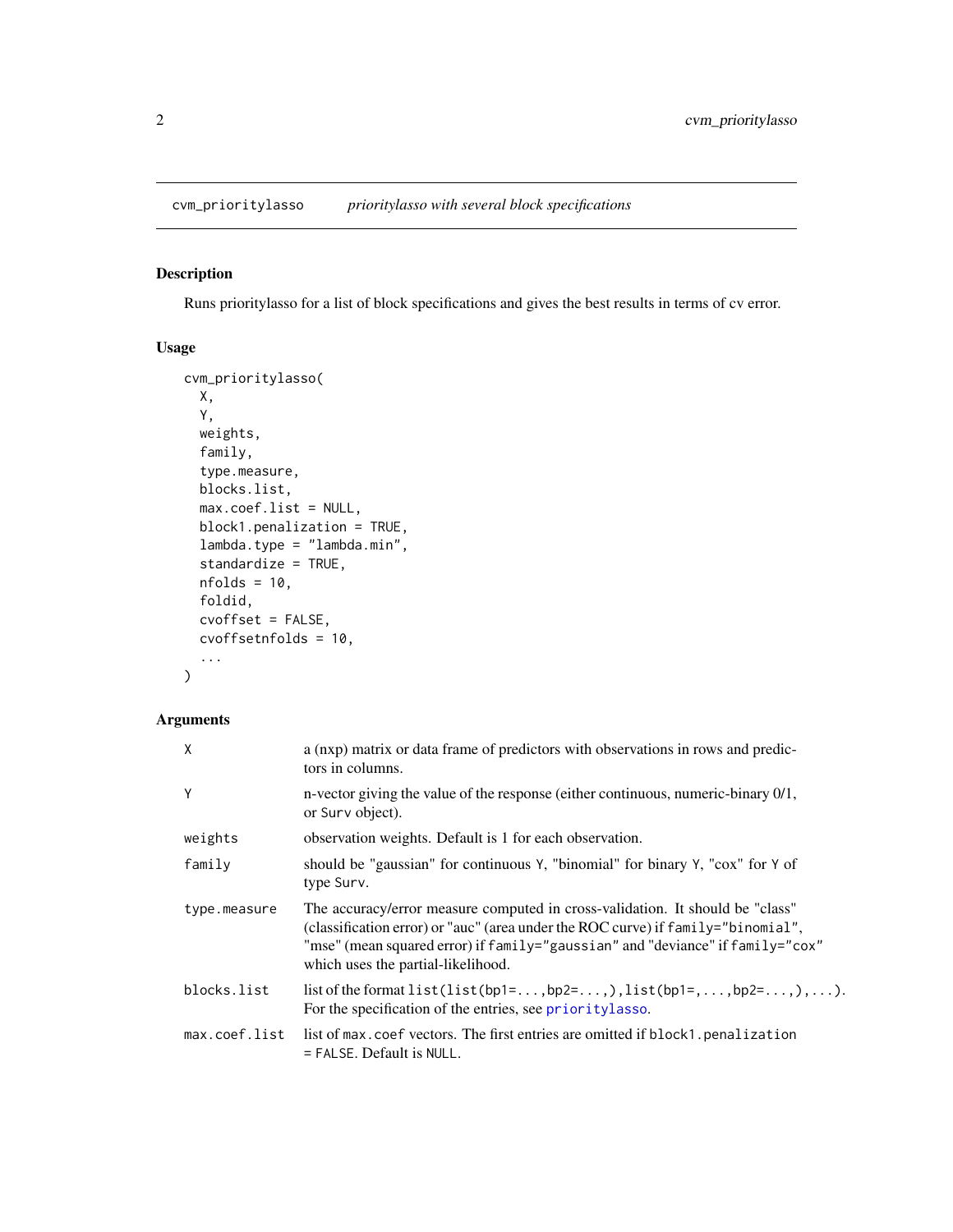block1.penalization

|             | whether the first block should be penalized. Default is TRUE.                                                                                                                                                                                                                                                        |
|-------------|----------------------------------------------------------------------------------------------------------------------------------------------------------------------------------------------------------------------------------------------------------------------------------------------------------------------|
| lambda.tvpe | specifies the value of lambda used for the predictions. Lambda min gives lambda<br>with minimum cross-validated errors. Lambda. 1 se gives the largest value of<br>lambda such that error is within 1 standard error of the minimum. Note that<br>lambda. 1 se can only be chosen without restrictions of max. coef. |
| standardize | logical, whether the predictors should be standardized or not. Default is TRUE.                                                                                                                                                                                                                                      |
| nfolds      | the number of CV procedure folds.                                                                                                                                                                                                                                                                                    |
| foldid      | an optional vector of values between 1 and nfold identifying what fold each<br>observation is in.                                                                                                                                                                                                                    |
| cvoffset    | logical, whether CV should be used to estimate the offsets. Default is FALSE.                                                                                                                                                                                                                                        |
|             | cvoffsetnfolds the number of folds in the CV procedure that is performed to estimate the offsets.<br>Default is 10. Only relevant if cvoffset=TRUE.                                                                                                                                                                  |
| $\ddots$    | Other arguments that can be passed to the function cv.glmnet.                                                                                                                                                                                                                                                        |

#### Value

object of class prioritylasso with the following elements. If these elements are lists, they contain the results for each penalized block of the best result.

lambda.ind list with indices of lambda for lambda.type.

lambda.type type of lambda which is used for the predictions.

lambda.min list with values of lambda for lambda.type.

min.cvm list with the mean cross-validated errors for lambda.type.

nzero list with numbers of non-zero coefficients for lambda.type.

glmnet.fit list of fitted glmnet objects.

name a text string indicating type of measure.

block1unpen if block1.penalization = FALSE, the results of either the fitted glm or coxph object.

best.blocks character vector with the indices of the best block specification.

best.max.coef vector with the number of maximal coefficients corresponding to best.blocks.

coefficients coefficients according to the results obtained with best.blocks.

call the function call.

#### Note

The function description and the first example are based on the R package ipflasso.

#### Author(s)

Simon Klau Maintainer: Simon Klau (<simonklau@ibe.med.uni-muenchen.de>)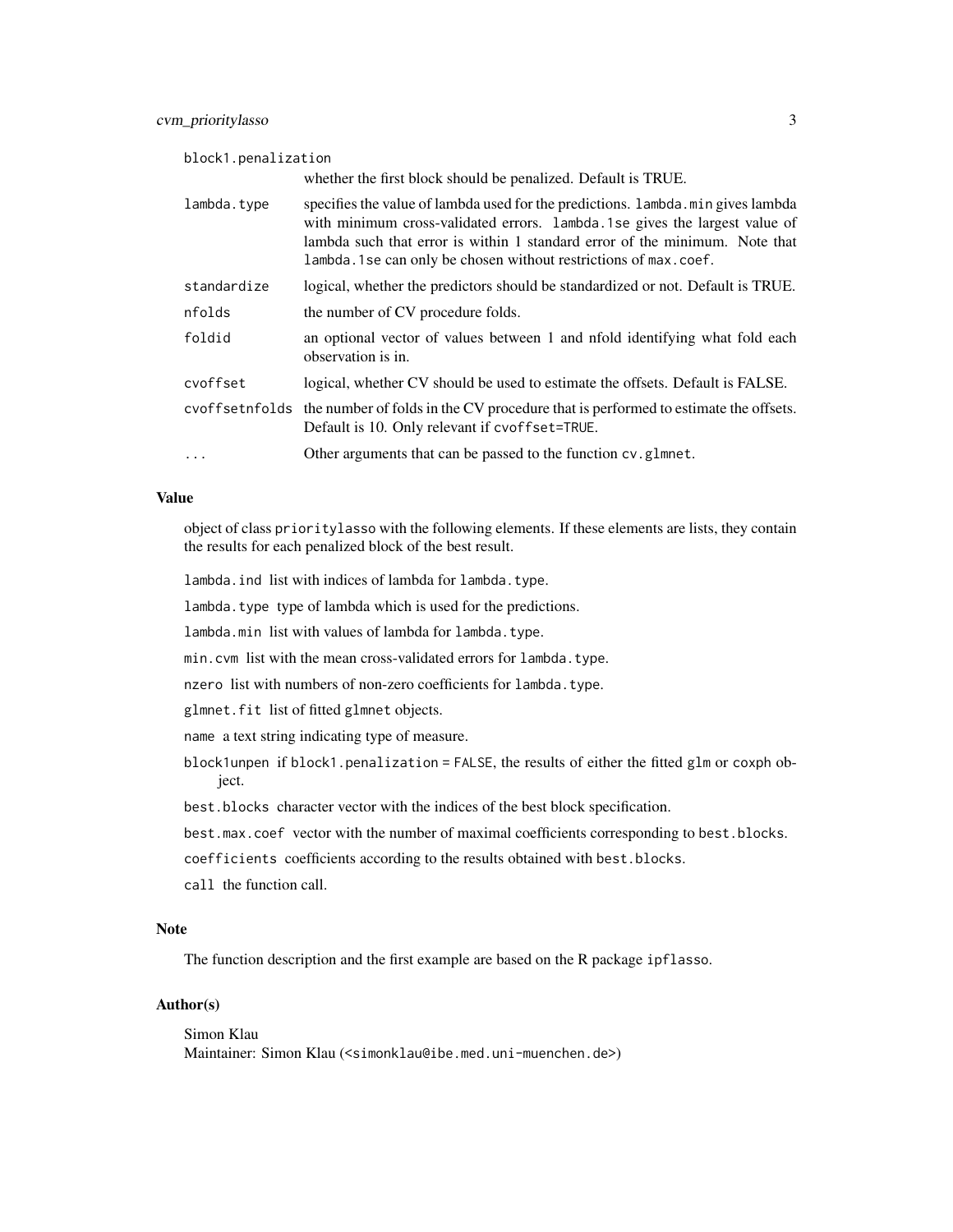#### <span id="page-3-0"></span>References

Klau, S., Jurinovic, V., Hornung, R., Herold, T., Boulesteix, A.-L. (2018). Priority-Lasso: a simple hierarchical approach to the prediction of clinical outcome using multi-omics data. BMC Bioinformatics 19, 322

#### See Also

[pl\\_data](#page-3-1), [prioritylasso](#page-5-1), [cvr2.ipflasso](#page-0-0)

#### Examples

```
cvm_prioritylasso(X = matrix(rnorm(50*500),50,500), Y = rnorm(50), family = "gaussian",
                  type.measure = "mse", lambda.type = "lambda.min", nfolds = 5,
                  blocks.list = list(list(bp1=1:75, bp2=76:200, bp3=201:500),
                                     list(bp1=1:75, bp2=201:500, bp3=76:200)))
## Not run:
cvm_prioritylasso(X = p1_data[,1:1028], Y = p1_data[,1029], family = "binomial",
                 type.measure = "auc", standardize = FALSE, block1.penalization = FALSE,
                 blocks.list = list(list(1:4, 5:9, 10:28, 29:1028),
                                     list(1:4, 5:9, 29:1028, 10:28)),
                  max.coef.list = list(c(Inf, Inf, Inf, 10), c(Inf, Inf, 10, Inf)))
## End(Not run)
```
<span id="page-3-1"></span>

pl\_data *Simulated AML data with binary outcome*

#### Description

A data set containing the binary outcome and 1028 predictor variables of 400 artificial AML patients.

#### Usage

pl\_data

#### Format

A data frame with 400 rows and 1029 variables:

pl\_out: (pl\_data[,1029]) binary outcome representing refractory status.

- **b1:** (pl\_data[,1:4]) 4 binary variables representing variables with a known influence on the outcome.
- b2: (pl\_data[,5:9]) 5 continuous variables representing clinical variables.
- b3: (pl\_data[,10:28]) 19 binary variables representing mutations.

b4: (pl\_data[,29:1028]) 1000 continuous variables representing gene expression data.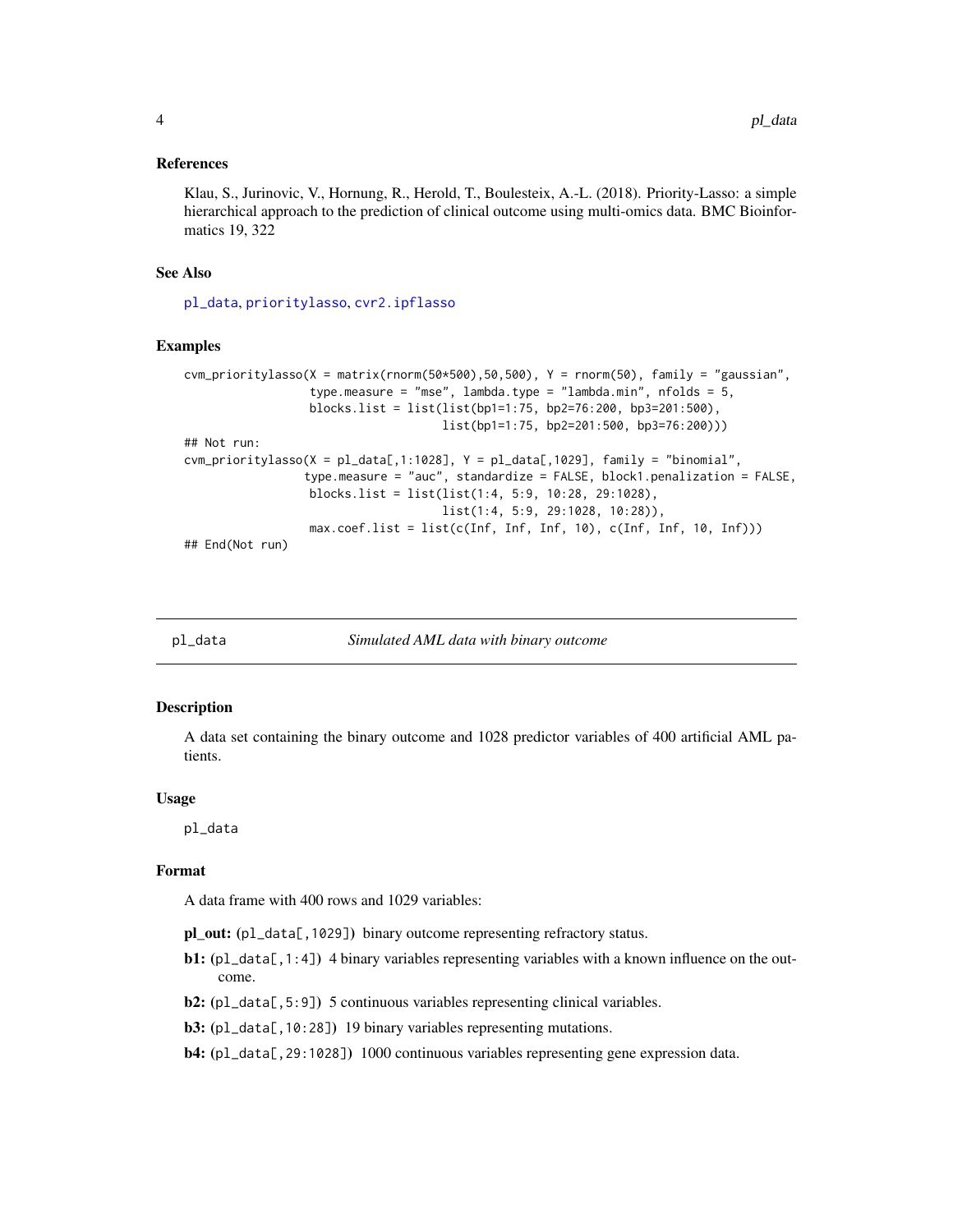#### <span id="page-4-0"></span>Details

We generated the data in the following way: We took the empirical correlation of 1028 variables related to 315 AML patients. This correlation served as a correlation matrix when generating 1028 multivariate normally distributed variables with the R function [rmvnorm](#page-0-0). Because we didn't have a positive definite matrix, we took the nearest positive definite matrix according to the function [nearPD](#page-0-0). The variables that should be binary were dichotomized, so that their marginal probabilities corresponded to the marginal probabilities they were based on. The coefficients were defined by

- beta\_b1 <- $c(0.8, 0.8, 0.6, 0.6)$
- beta\_b2 <- $c$ (rep(0.5,3),rep(0,2))
- beta\_b3 <- $c$ (rep(0.4,4),rep(0,15))
- beta\_b4 <- $c$ (rep(0.5,5),rep(0.3,5),rep(0,990)).

We included them in the vector beta  $\leq$ -c(beta\_b1, beta\_b2, beta\_b3, beta\_b4) and calculated the probability through

$$
pi = exp(\beta * x)/(1 + exp(\beta * x))
$$

where x denotes our data matrix with 1028 predictor variables. Finally we got the outcome through  $pl_out <$ -rbinom(400,size = 1,p = pi).

predict.prioritylasso *Predictions from prioritylasso*

#### Description

Makes predictions for a prioritylasso object. It can be chosen between linear predictors or fitted values.

#### Usage

```
## S3 method for class 'prioritylasso'
predict(object, newdata, type = c("link", "response"), ...)
```
#### Arguments

| object    | An object of class priority lasso.                                                                                                     |
|-----------|----------------------------------------------------------------------------------------------------------------------------------------|
| newdata   | (nnew x p) matrix or data frame with new values.                                                                                       |
| type      | Specifies the type of predictions. Link gives the linear predictors for all types of<br>response and response gives the fitted values. |
| $\ddotsc$ | Further arguments passed to or from other methods.                                                                                     |

#### Value

Predictions that depend on type.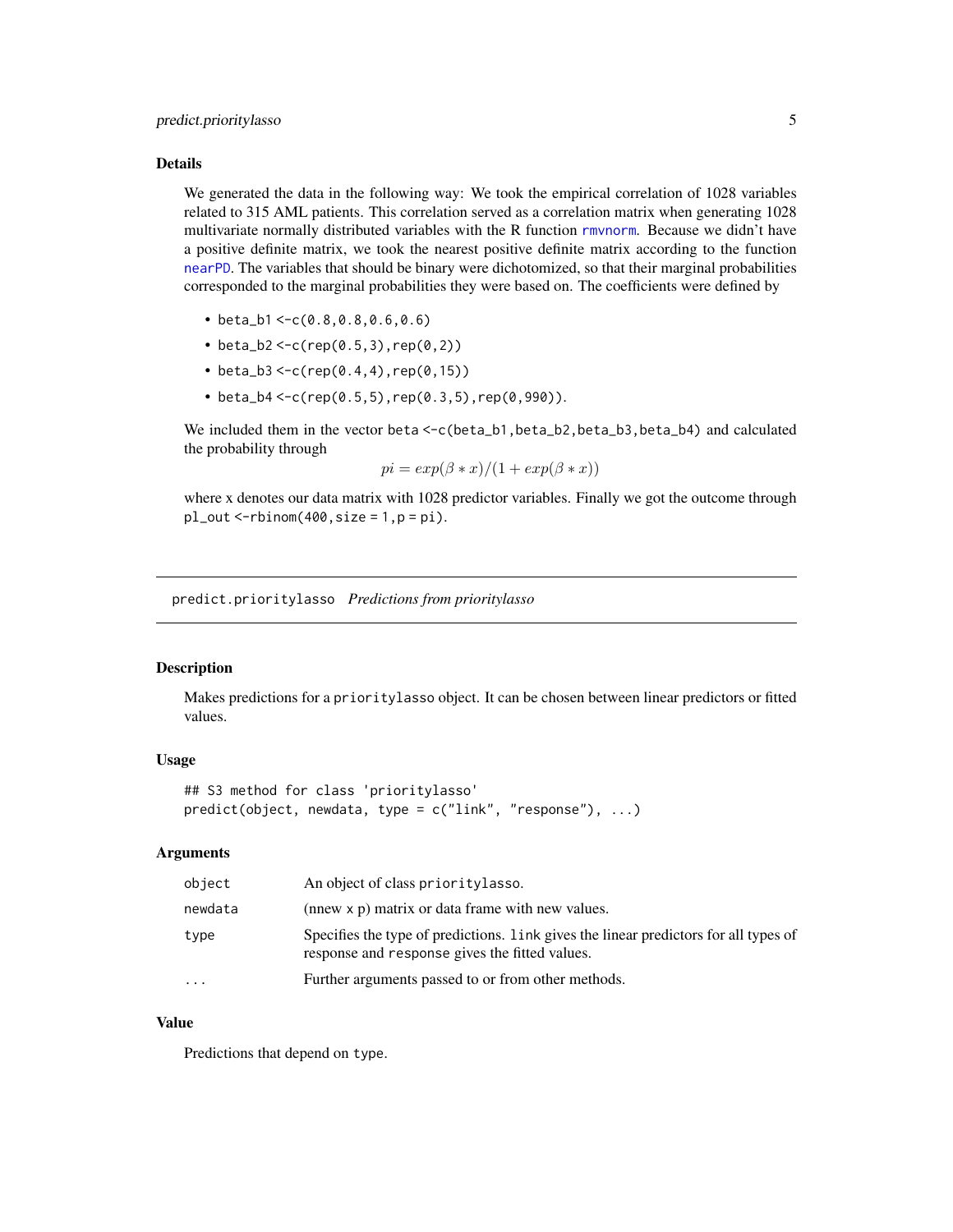#### <span id="page-5-0"></span>Author(s)

Simon Klau

#### See Also

[pl\\_data](#page-3-1), [prioritylasso](#page-5-1)

#### Examples

```
p1_bin <- prioritylasso(X = matrix(rnorm(50*200),50,200), Y = rbinom(50,1,0.5),
                       family = "binomial", type.measure = "auc",
                       blocks = list(block1=1:13,block2=14:80, block3=81:200),
                       block1.penalization = TRUE, lambda.type = "lambda.min",
                       standardize = FALSE, nfolds = 5)
newdata_bin <- matrix(rnorm(20*200),20,200)
predict(object = pl_bin, newdata = newdata_bin, type = "response")
```
<span id="page-5-1"></span>

| prioritylasso | Patient outcome prediction based on multi-omics data taking practi- |
|---------------|---------------------------------------------------------------------|
|               | tioners' preferences into account                                   |

#### Description

Fits successive Lasso models for several ordered blocks of (omics) data and takes the predicted values as an offset for the next block.

#### Usage

```
prioritylasso(
 X,
  Y,
 weights,
  family,
  type.measure,
 blocks,
 max.coef = NULL,block1.penalization = TRUE,
  lambda.type = "lambda.min",
  standardize = TRUE,
 nfolds = 10,
  foldid,
  cvoffset = FALSE,
 cvoffsetnfolds = 10,
  ...
\mathcal{L}
```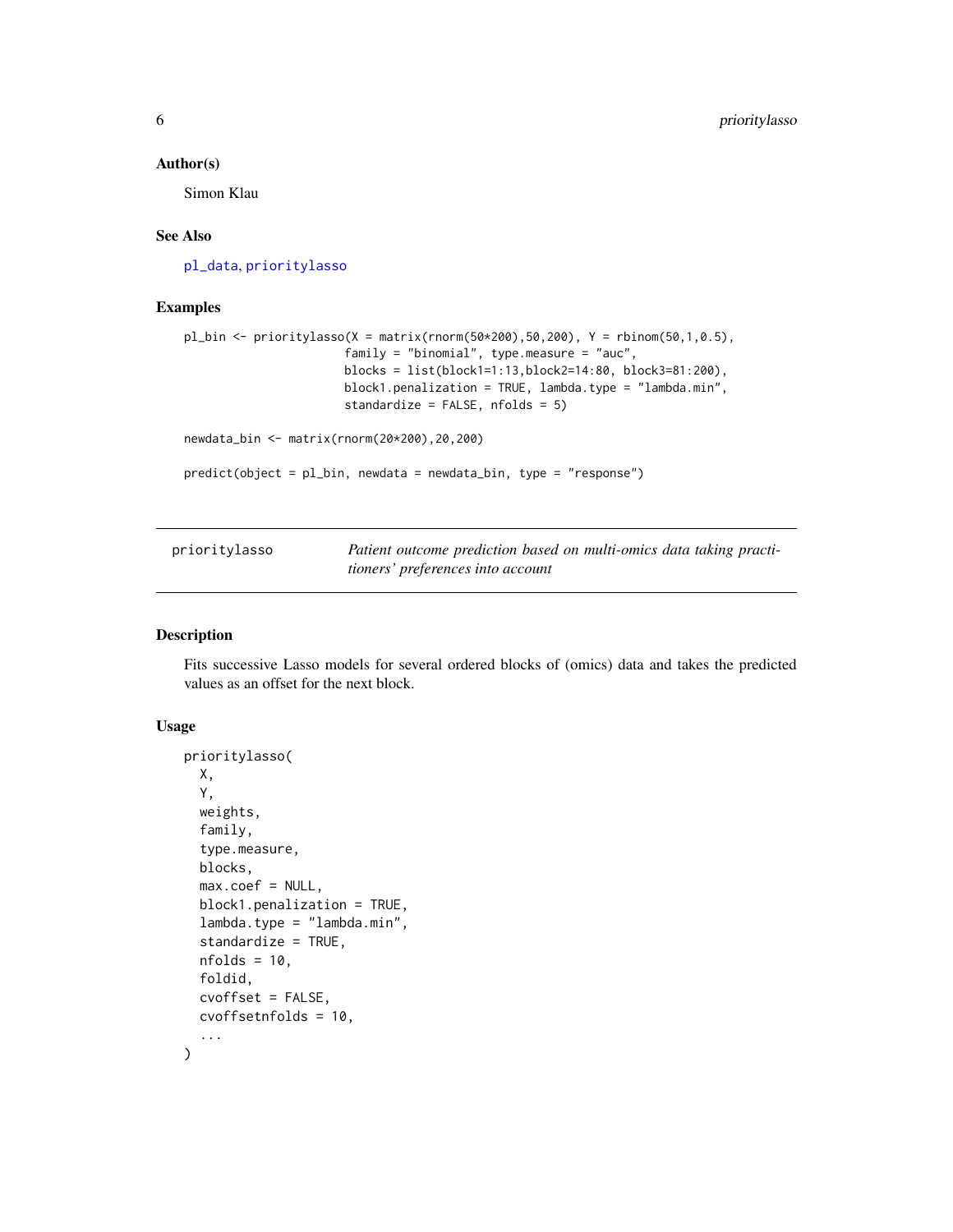#### prioritylasso 7

#### Arguments

| X                   | a (nxp) matrix of predictors with observations in rows and predictors in columns.                                                                                                                                                                                                                                      |
|---------------------|------------------------------------------------------------------------------------------------------------------------------------------------------------------------------------------------------------------------------------------------------------------------------------------------------------------------|
| Y                   | n-vector giving the value of the response (either continuous, numeric-binary 0/1,<br>or Surv object).                                                                                                                                                                                                                  |
| weights             | observation weights. Default is 1 for each observation.                                                                                                                                                                                                                                                                |
| family              | should be "gaussian" for continuous Y, "binomial" for binary Y, "cox" for Y of<br>type Surv.                                                                                                                                                                                                                           |
| type.measure        | accuracy/error measure computed in cross-validation. It should be "class" (clas-<br>sification error) or "auc" (area under the ROC curve) if family="binomial",<br>"mse" (mean squared error) if family="gaussian" and "deviance" if family="cox"<br>which uses the partial-likelihood.                                |
| blocks              | list of the format $list(bp1=,bp2=),$ where the dots should be replaced<br>by the indices of the predictors included in this block. The blocks should form<br>a partition of 1:p.                                                                                                                                      |
| max.coef            | vector with integer values which specify the number of maximal coefficients<br>for each block. The first entry is omitted if block1.penalization = FALSE.<br>Default is NULL.                                                                                                                                          |
| block1.penalization |                                                                                                                                                                                                                                                                                                                        |
|                     | whether the first block should be penalized. Default is TRUE.                                                                                                                                                                                                                                                          |
| lambda.type         | specifies the value of lambda used for the predictions. Lambda.min gives lambda<br>with minimum cross-validated errors. lambda.1se gives the largest value of<br>lambda such that the error is within 1 standard error of the minimum. Note that<br>lambda. 1 se can only be chosen without restrictions of max. coef. |
| standardize         | logical, whether the predictors should be standardized or not. Default is TRUE.                                                                                                                                                                                                                                        |
| nfolds              | the number of CV procedure folds.                                                                                                                                                                                                                                                                                      |
| foldid              | an optional vector of values between 1 and nfold identifying what fold each<br>observation is in.                                                                                                                                                                                                                      |
| cvoffset            | logical, whether CV should be used to estimate the offsets. Default is FALSE.                                                                                                                                                                                                                                          |
|                     | cvoffsetnfolds the number of folds in the CV procedure that is performed to estimate the offsets.<br>Default is 10. Only relevant if cvoffset=TRUE.                                                                                                                                                                    |
| $\cdots$            | other arguments that can be passed to the function cv.glmnet.                                                                                                                                                                                                                                                          |

#### Details

For block1.penalization = TRUE, the function fits a Lasso model for each block. First, a standard Lasso for the first entry of blocks (block of priority 1) is fitted. The predictions are then taken as an offset in the Lasso fit of the block of priority 2, etc. For block1.penalization = FALSE, the function fits a model without penalty to the block of priority 1 (recommended as a block with clinical predictors where p < n). This is either a generalized linear model for family "gaussian" or "binomial", or a Cox model. The predicted values are then taken as an offset in the following Lasso fit of the block with priority 2, etc.

The first entry of blocks contains the indices of variables of the block with priority 1 (first block included in the model). Assume that  $blocks = list(1:100, 101:200, 201:300)$  then the block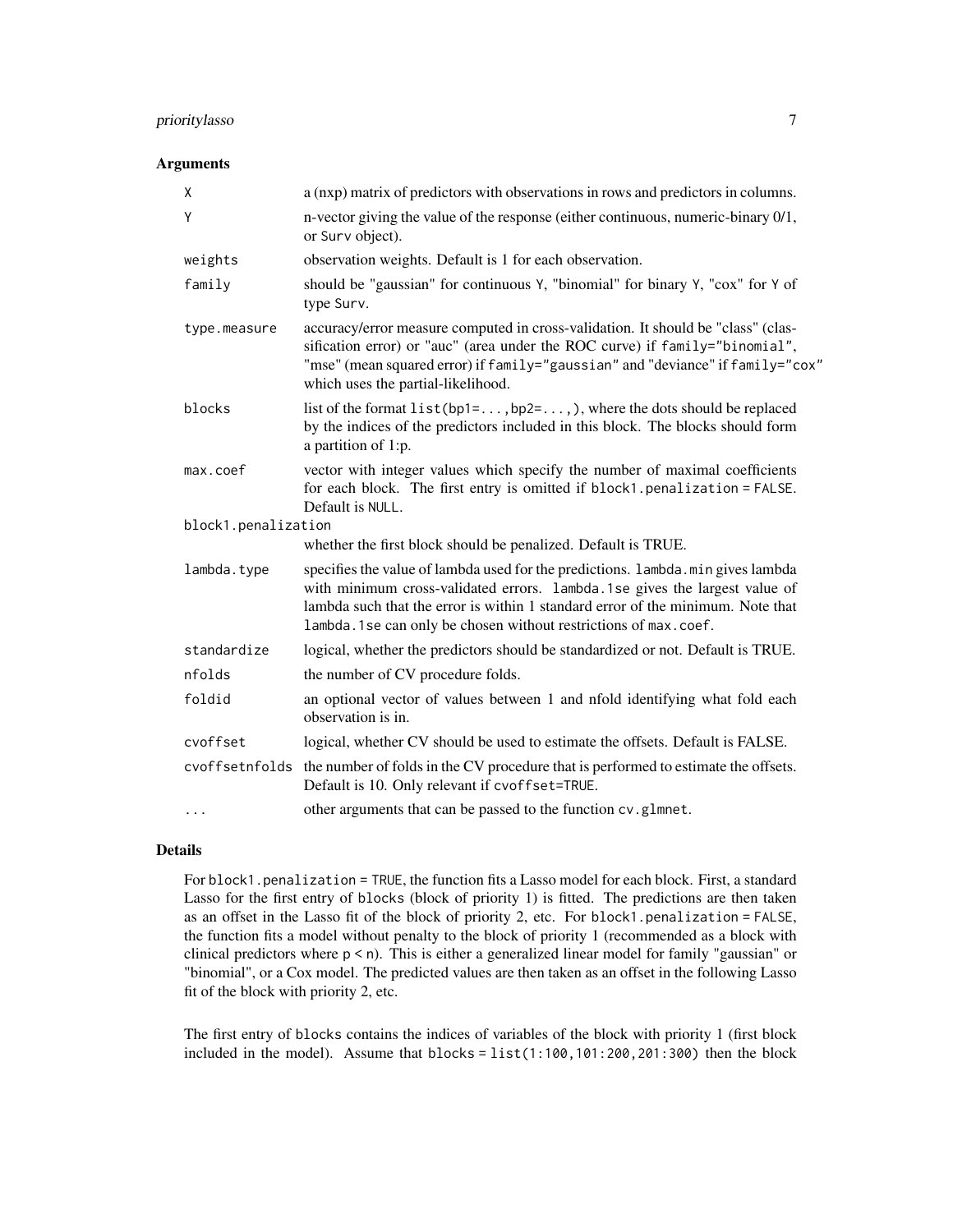<span id="page-7-0"></span>with priority 1 consists of the first 100 variables of the data matrix. Analogously, the block with priority 2 consists of the variables 101 to 200 and the block with priority 3 of the variables 201 to 300.

#### Value

object of class prioritylasso with the following elements. If these elements are lists, they contain the results for each penalized block.

lambda.ind list with indices of lambda for lambda.type.

lambda.type type of lambda which is used for the predictions.

lambda.min list with values of lambda for lambda.type.

min.cvm list with the mean cross-validated errors for lambda.type.

nzero list with numbers of non-zero coefficients for lambda.type.

glmnet.fit list of fitted glmnet objects.

name a text string indicating type of measure.

- block1unpen if block1.penalization = FALSE, the results of either the fitted glm or coxph object corresponding to best.blocks.
- coefficients vector of estimated coefficients. If block1.penalization = FALSE and family = gaussian or binomial, the first entry contains an intercept.
- call the function call.

#### Note

The function description and the first example are based on the R package ipflasso. The second example is inspired by the example of [cv.glmnet](#page-0-0) from the glmnet package.

#### Author(s)

Simon Klau, Roman Hornung, Alina Bauer Maintainer: Simon Klau (<simonklau@ibe.med.uni-muenchen.de>)

#### References

Klau, S., Jurinovic, V., Hornung, R., Herold, T., Boulesteix, A.-L. (2018). Priority-Lasso: a simple hierarchical approach to the prediction of clinical outcome using multi-omics data. BMC Bioinformatics 19, 322

#### See Also

[pl\\_data](#page-3-1), [cvm\\_prioritylasso](#page-1-1), [cvr.ipflasso](#page-0-0), [cvr2.ipflasso](#page-0-0)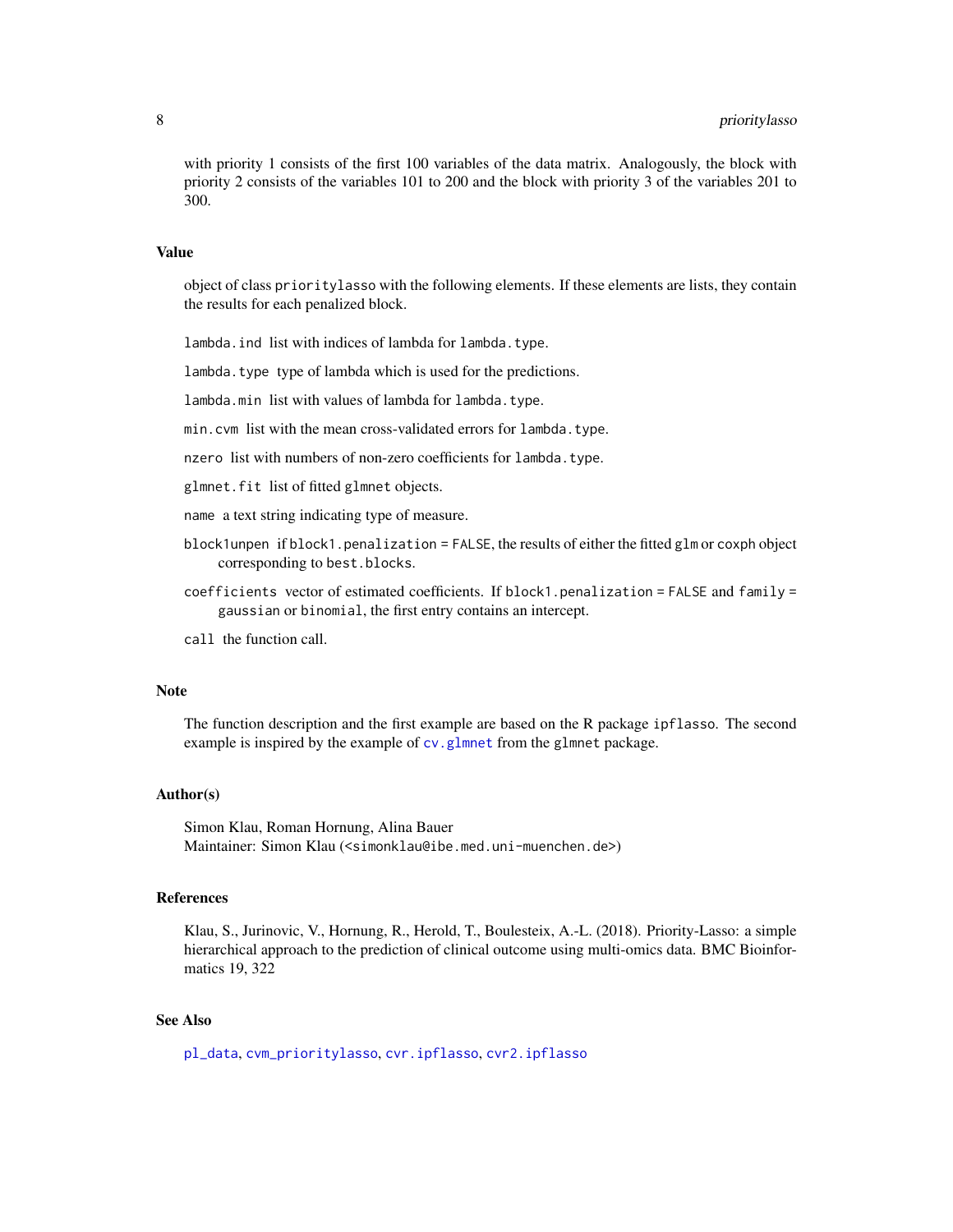#### prioritylasso 9

#### Examples

```
# gaussian
 prioritylasso(X = matrix(rnorm(50*500),50,500), Y = rnorm(50), family = "gaussian",
                type.measure = "mse", blocks = list(bp1=1:75, bp2=76:200, bp3=201:500),
                max.coef = c(Inf, 8, 5), block1.penalization = TRUE,
             lambda.type = "lambda.min", standardize = TRUE, nfolds = 5, cvoffset = FALSE)
## Not run:
 # cox
 # simulation of survival data:
 n \le -50; p \le -300nzc <- trunc(p/10)
 x <- matrix(rnorm(n*p), n, p)
 beta <- rnorm(nzc)
 fx \leftarrow x[, \text{ seq}(nzc)]\ * % beta/3
 hx \leftarrow exp(fx)
 # survival times:
 ty \leq -\text{resp}(n,hx)# censoring indicator:
 tcens \le - rbinom(n = n, prob = .3, size = 1)
 library(survival)
 y <- Surv(ty, 1-tcens)
 blocks <- list(bp1=1:20, bp2=21:200, bp3=201:300)
 # run prioritylasso:
 prioritylasso(x, y, family = "cox", type.measure = "deviance", blocks = blocks,
              block1.penalization = TRUE, lambda.type = "lambda.min", standardize = TRUE,
                nfolds = 5# binomial
 # using pl_data:
 prioritylasso(X = pl_data[,1:1028], Y = pl_data[,1029], family = "binomial", type.measure = "auc",
            blocks = list(bp1=1:4, bp2=5:9, bp3=10:28, bp4=29:1028), standardize = FALSE)
## End(Not run)
```